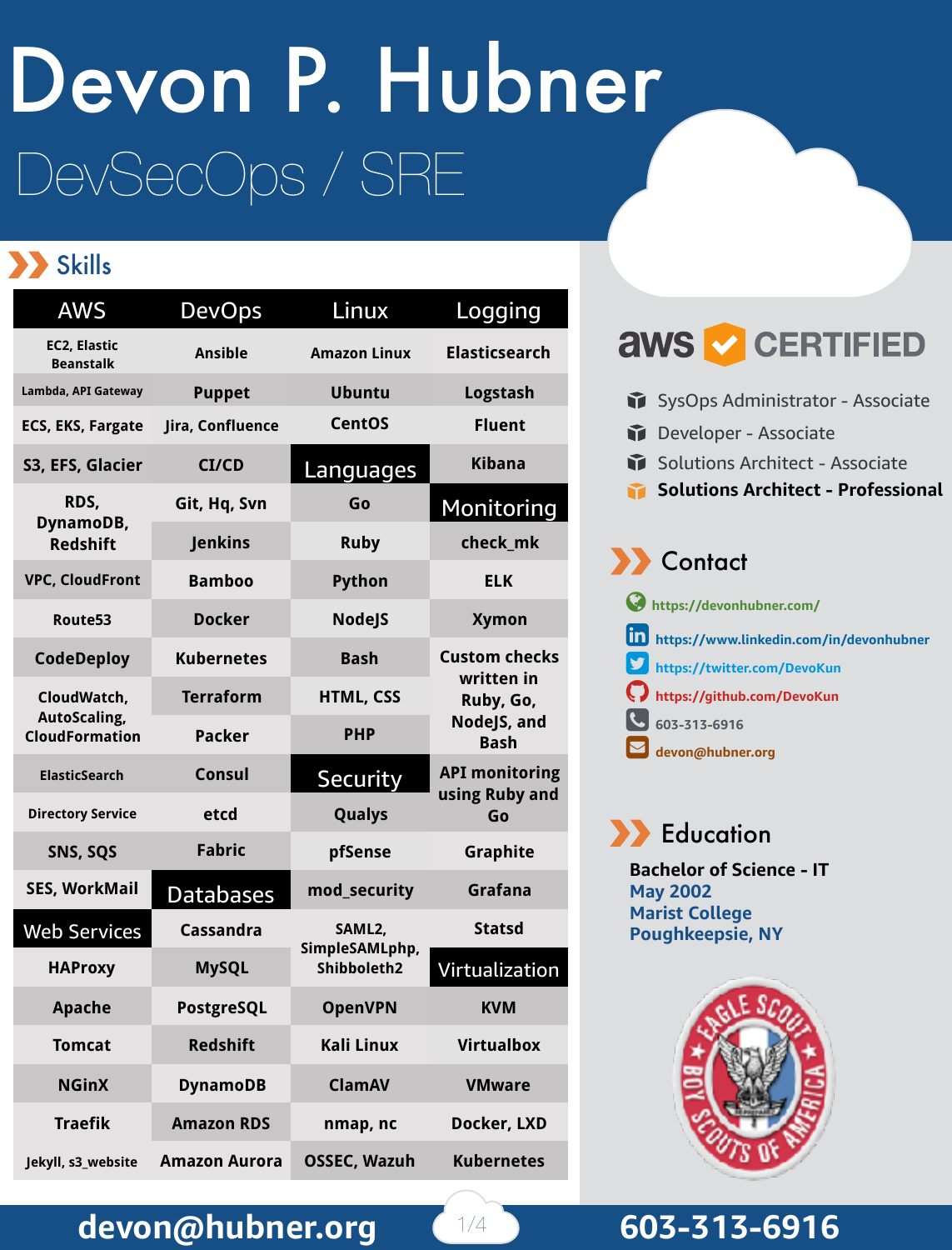# Devon P. Hubner DevSecOps / SRE

#### **XX Employment History** Cypress.io PRESENT AUG 2019

#### Principal DevSecOps Engineer

- Operation of Amazon RDS Aurora PostgreSQL.
- SOC2 certification from external audit.
- Configuration Management using Ansible.
- Infrastructure provisioning using Terraform.
- Automated builds (CI) using CircleCI.
- Docker orchestration using Amazon ECS Fargate.
- Custom API monitoring using Ruby
- Static website hosting using S3 and Cloudfront.
- Custom internal and external monitoring using Check\_MK
- Documentation and Diagraming.

### JAN 2020 StarWars CCG Migrated hosting to AWS

- www.starwarsccg.org
- store.starwarsccg.org
- forum.starwarsccg.org
- RDS MySQL
- Cloudfront + S3 static sites
- Migrated apps to Lambda and ECS Fargate

**devon@hubner.org** 2/4 **603-313-6916**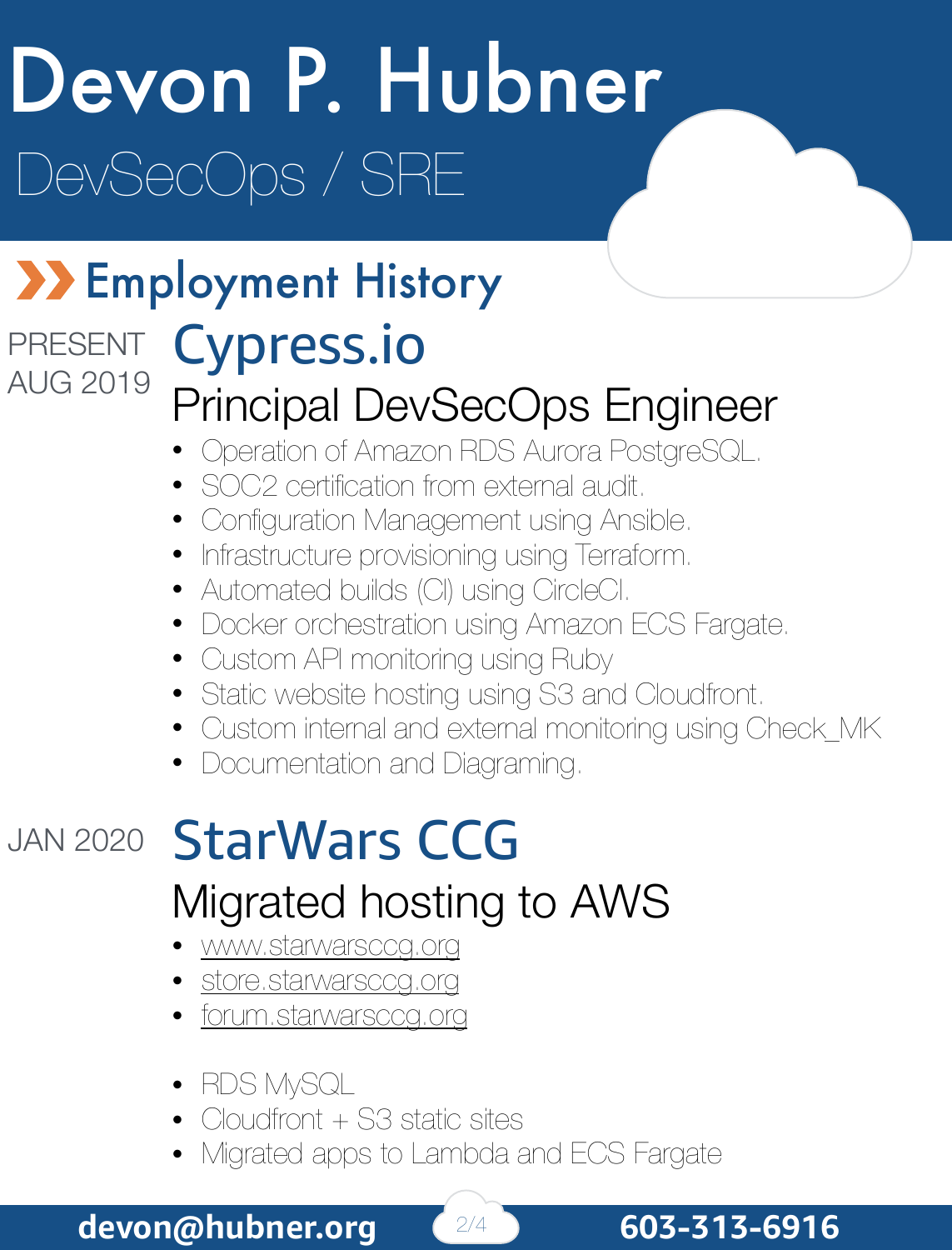# Devon P. Hubner DevSecOps / SRE

#### **XX Employment History** DEC 2014

### JUN 2019

#### Samsung Pay Senior Staff Engineer DevOps

- Responsible for the operations of the Samsung Pay Value Added Services.
- Operation of multiple Cassandra clusters.
- Operation of Amazon RDS MySQL.
- Achieved PCI-DSS certification with AOC from external audit.
- SOC2 certification from external audit.
- Configuration Management using Puppet and Ansible.
- EC2 Image creation using Packer.
- EC2 AMI deployments and infrastructure provisioning using Terraform.
- Tooling for deployments of Java Play Framework, gRPC, Tomcat, and Springboot based applications.
- Automated builds (CI) using Bamboo and Jenkins.
- Automated deployments (CD) using Amazon CodeDeploy.
- Docker orchestration using Amazon ECS Fargate.
- Custom API monitoring using Ruby, Python, and Go.
- Static website hosting using S3 and Cloudfront.
- REST API's hosted using Amazon Lambda and API Gateway.
- Infrastructure architecture.
- Custom internal and external monitoring using Check\_MK
- Agile Project Management using Scrum.
- Documentation and Diagraming.

#### **devon@hubner.org**  $\left( \frac{3}{4} \right)$  603-313-6916